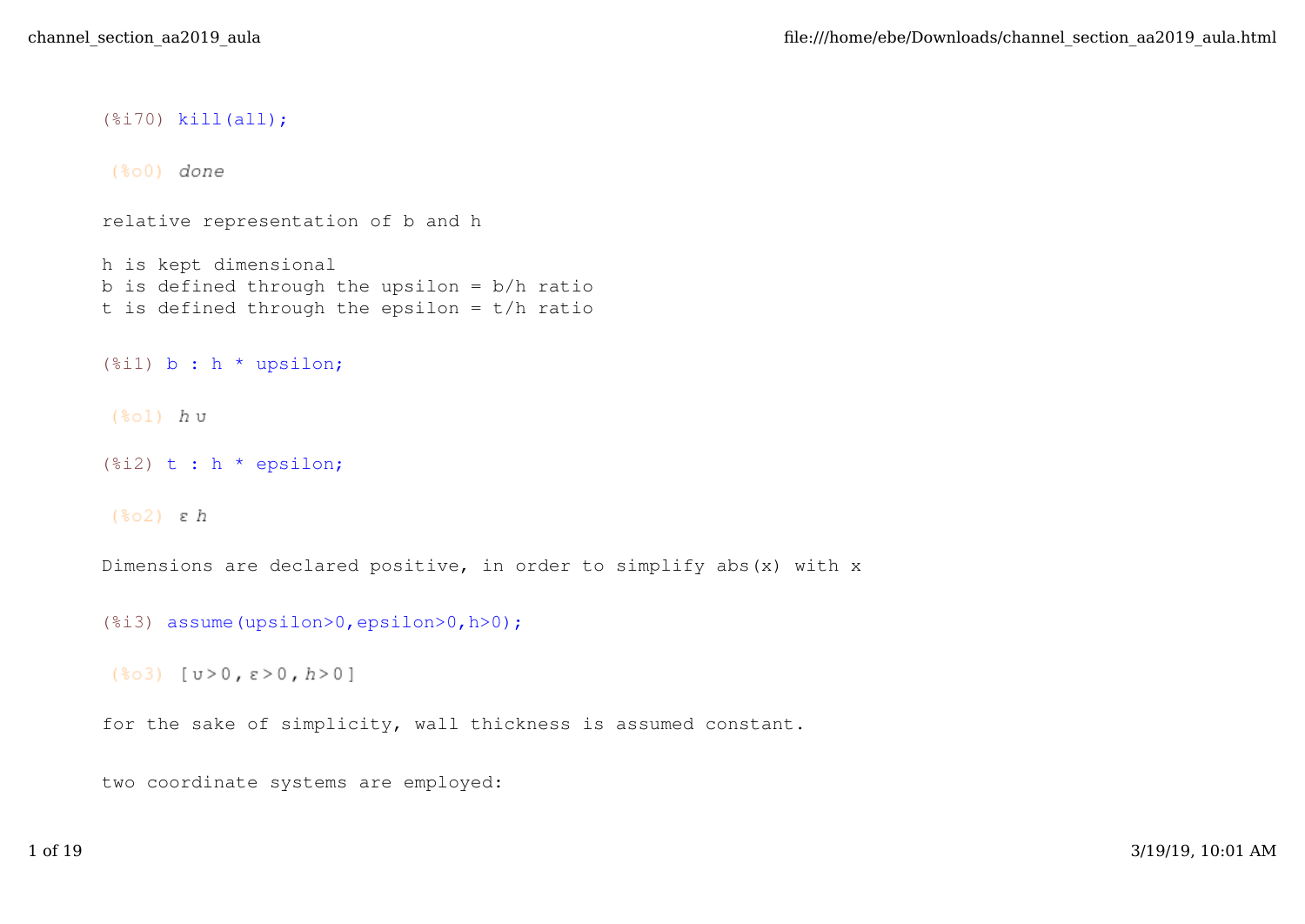```
OXY is centered at the web midpoint
Gxy is centered at the (initially unknown) section center of gravity
```
profile nodal point coordinates according to the OXY reference system

(%i4) XA : b \$ YA: h/2\$ XB : 0 \$ YB: h/2\$ XC : 0 \$ YC:-h/2\$  $XD : b $ YD:-h/2$$ 

profile segment lengths

(%i12) l\_AB : sqrt((XA-XB)^2 + (YA-YB)^2)\$ 1 BC : sqrt((XB-XC)^2 + (YB-YC)^2)\$  $l_C$ D : sqrt((XC-XD)^2 + (YC-YD)^2)\$

 $(x, y)$  coordinates for points along the profile segments are parametrically defined with respect to a normalized arlength coordinate xi that spans from 0 to 1 while moving along the segment from the first to the second endpoint. The Gxy centroidal coordinate system is here employed, with unknown XG,YG.

```
(\text{Si}15) x_AB(xi) := (XB-XG) *xi + (XA-XG) *(1-xi) $
      y AB(xi) := (YB-YG)*xi + (YA-YG)*(1-xi)$
       x\_BC(xi) := (XC-XG) * xi + (XB-XG) * (1-xi)y BC(xi) := (YC-YG)*xi + (YB-YG)*(1-xi)$
       x_CCD(xi) := (XD-XG) * xi + (XC-XG) * (1-xi)y CD(xi) := (YD-YG)*xi + (YC-YG)*(1-xi)$
```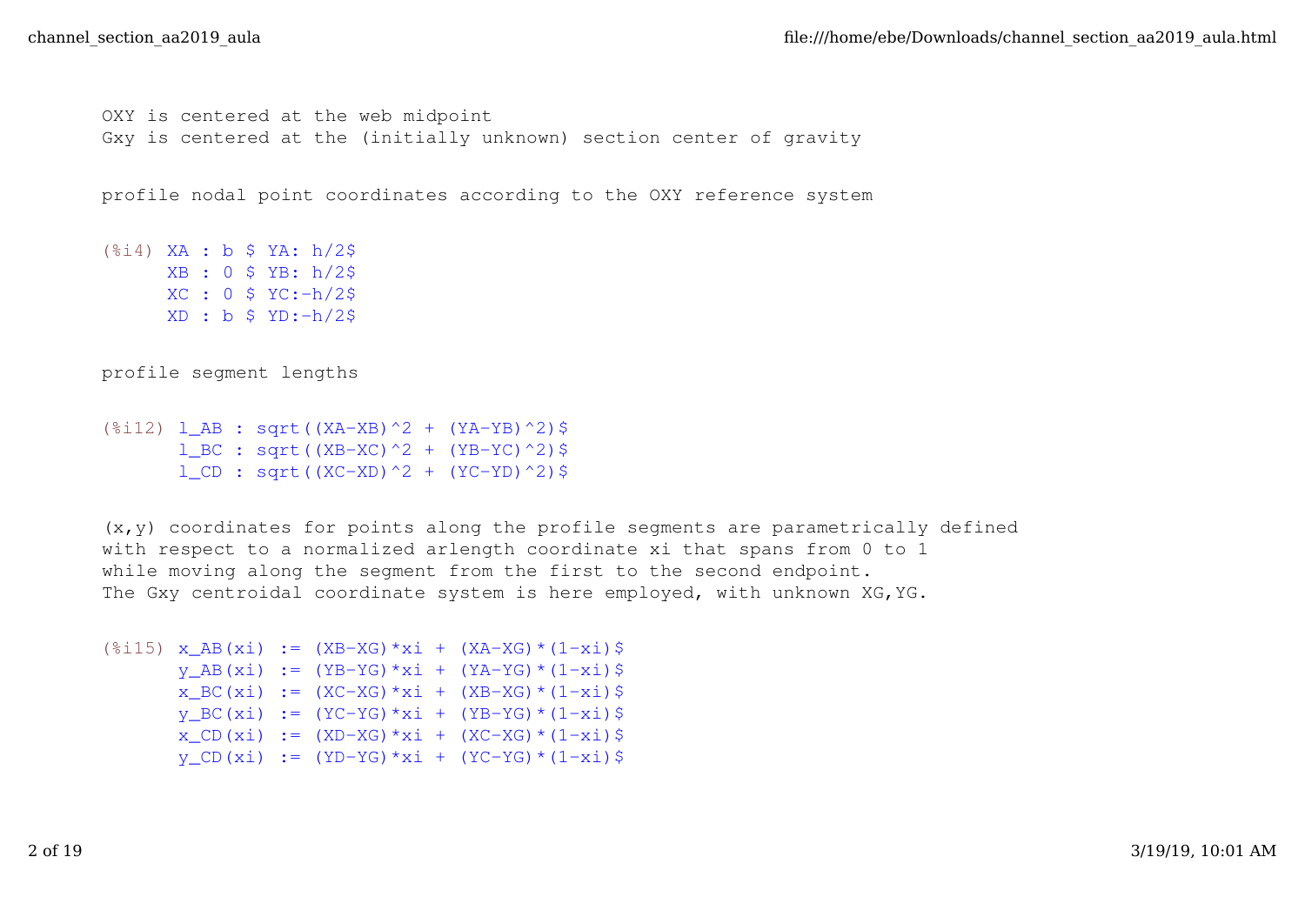```
Area calculation by integration along the section
```

```
(\text{Si21}) area : integrate(t * l_AB , xi, 0, 1)
               + integrate (t * 1<sub>BC</sub>, xi, 0, 1)+ integrate (t * 1 CD , xi, 0, 1);
```
 $(\frac{1}{2}021)$  2 g  $h^2$  u + g  $h^2$ 

First order (or "statical") moments of area, with respect to the Center of Gravity

```
(*i22) Mx : integrate(y_AB(xi) * t * l_AB , xi, 0, 1)
             + integrate(y_BC(xi) * t * 1_BC, xi, 0, 1)
             + integrate(y_CD(xi) * t * l_CD ,xi,0,1);
```

$$
(\text{mod }2) \quad -\frac{\epsilon \ h^2 \left(h+2 \ Y G \right) \upsilon}{2} + \frac{\epsilon \ h^2 \left(h-2 \ Y G \right) \upsilon}{2} - Y G \ \epsilon \ h^2
$$

$$
(\text{%i23}) \text{ My : integrate(x_AB(xi) * t * l_AB, xi, 0, 1) \n + integrate(x_BC(xi) * t * l_BC, xi, 0, 1) \n + integrate(x_CD(xi) * t * l_CD, xi, 0, 1);
$$

(\*023)  $\varepsilon$   $h^2$  v  $(h$  v - 2  $XG$ ) -  $XG$   $\varepsilon$   $h^2$ 

the first order moment of area is known to be null if the reference system is centroidal; such condition is employed to evaluate the center of gravity coordinates with respect to OXY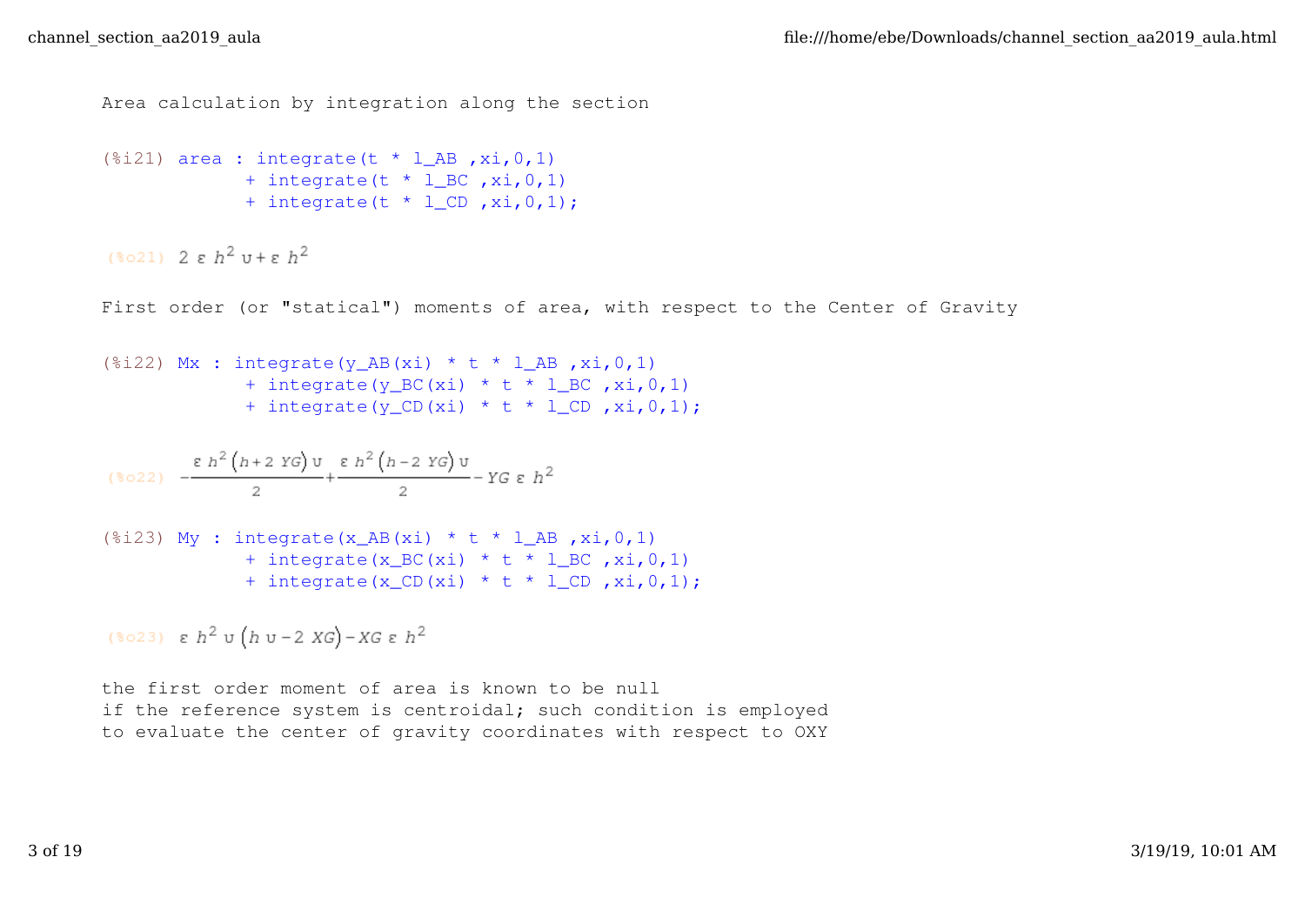(%i24) linsolve([Mx=0,My=0],[XG,YG]), globalsolve=true;

$$
(*\circ 24) \quad [XG:\frac{h\,\nu^2}{2\,\nu+1}, YG:0]
$$

second order moments of area, with respect to Gxy

(%i25) Jxx : fullratsimp( integrate(y\_AB(xi)^2 \* t \* l\_AB ,xi,0,1) + integrate(y\_BC(xi)^2 \* t \* l\_BC ,xi,0,1) + integrate(y\_CD(xi)^2 \* t \* l\_CD ,xi,0,1) ); (%i26) Jyy : fullratsimp( integrate(x\_AB(xi)^2 \* t \* l\_AB ,xi,0,1) + integrate(x\_BC(xi)^2 \* t \* l\_BC ,xi,0,1) + integrate(x\_CD(xi)^2 \* t \* l\_CD ,xi,0,1) ); (%i27) Jxy : integrate(x\_AB(xi)\*y\_AB(xi) \* t \* l\_AB ,xi,0,1) + integrate(x\_BC(xi)\*y\_BC(xi) \* t \* l\_BC ,xi,0,1) + integrate(x\_CD(xi)\*y\_CD(xi) \* t \* l\_CD ,xi,0,1);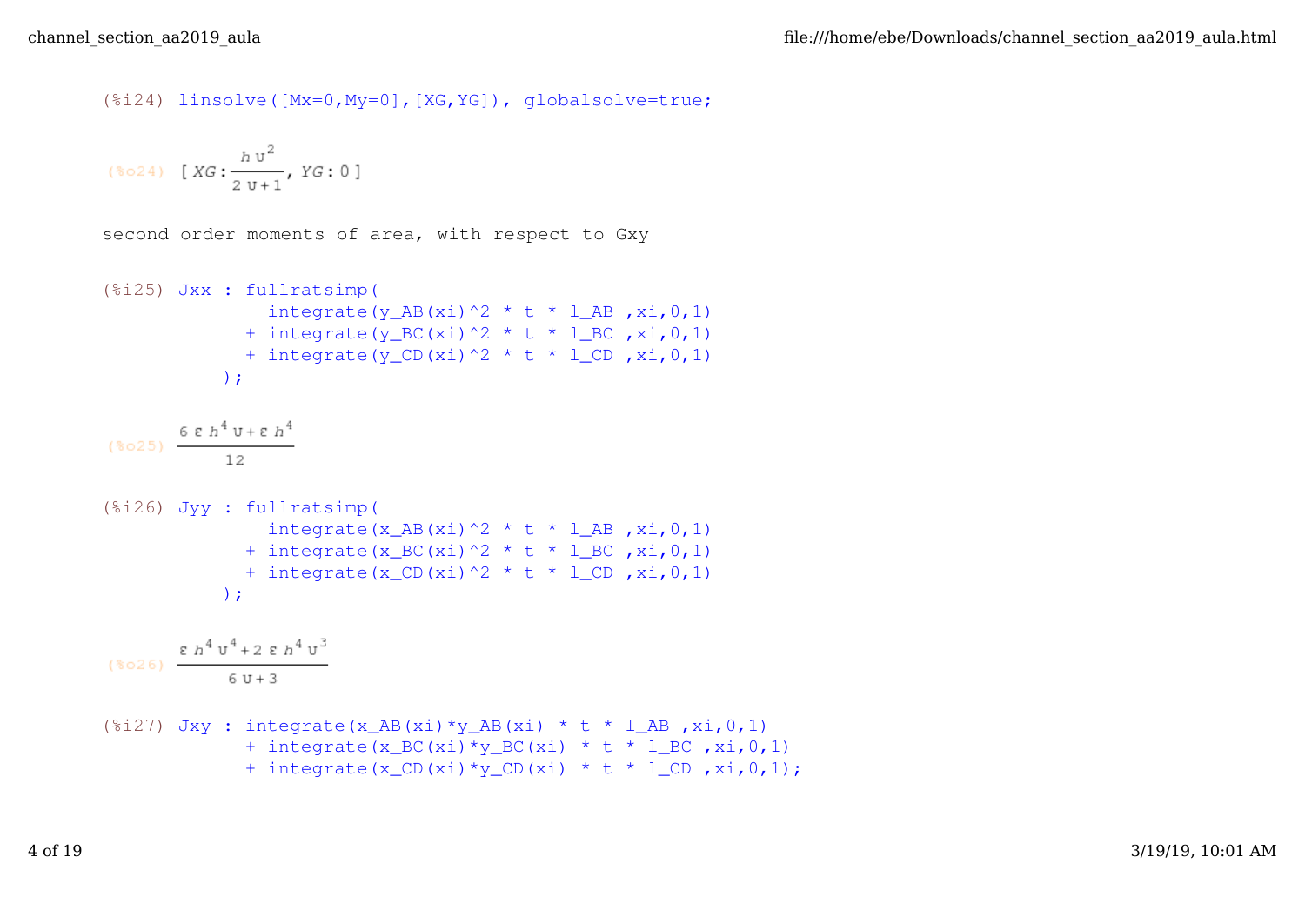## $(*027)$  0

due to the symmetric nature of the cross section, the product (not "mixed") moment of area is zero.

we now define the alpha,beta coefficients of the equation

```
d sigma_z
------ = \text{alpha}(x,y,...) Sy - beta(x,y,...) *Sx
     dz
```
Material is assumed homogeneous and isotropic along the section.

(%i28) define( alpha(x,y), fullratsimp (  $(-Jxy * x + Jyy*y)/(Jxx*Jyy-Jxy^2) )$ ;

$$
(\text{mod } x\,,\,y):=\frac{12\;y}{6\;\epsilon\;h^4\,v+\epsilon\;h^4}
$$

(%i29) define(  $beta(x,y)$ , fullratsimp (  $(-Jxx * x + Jxy*y)/(Jxx*Jyy-Jxy^2)$  ));

$$
(*029) \text{ beta}(x, y) := -\frac{(6 \text{ u}+3) x}{\epsilon h^4 u^4 + 2 \epsilon h^4 u^3}
$$

for each point along the section, the axial stress component variation with increasing z is defined. Such variation causes a disequilibrium that induces the compensating shear actions.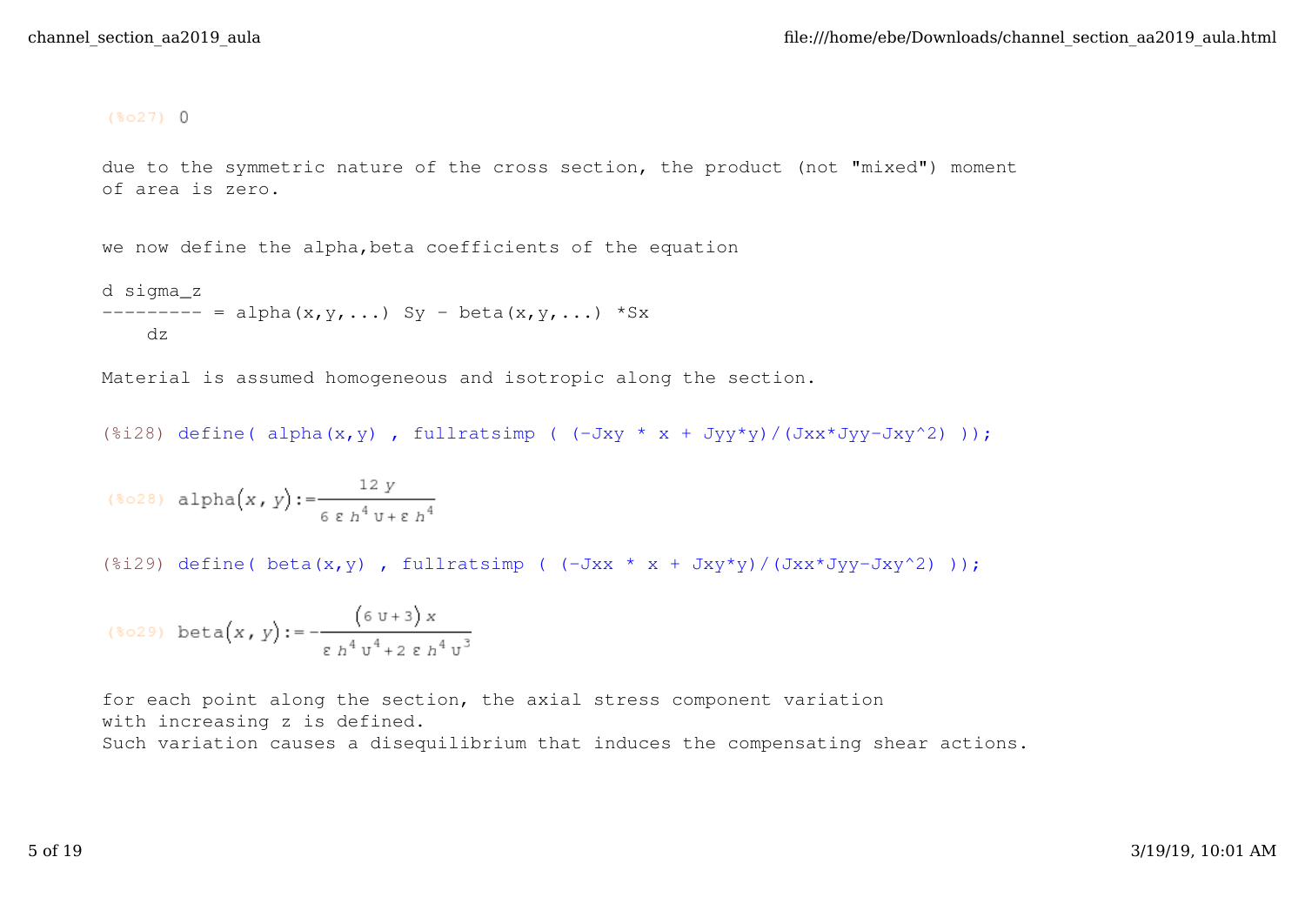(%i30) define( dsigmaz\_dz(x,y), fullratsimp( alpha(x,y) \* Sy - beta(x,y) \* Sx ));

$$
(\text{mod } 0) \text{ disigma}_\text{1} \text{dz}(x, y) := \frac{\left(12 \text{ S} y \text{ u}^4 + 24 \text{ S} y \text{ u}^3\right) y + \left(36 \text{ S} x \text{ u}^2 + 24 \text{ S} x \text{ u} + 3 \text{ S} x\right) x}{6 \epsilon h^4 v^5 + 13 \epsilon h^4 v^4 + 2 \epsilon h^4 v^3}
$$

shear stress at the A end, which is a free surface in the case of an open section. In the case of a closed thin wall section, such value is generally nonzero, and it is to be treated as an unknown parameter.

(%i31) tau\_A : 0;

 $(*031) 0$ 

AB segment : The tau\_iz shear stress component is evaluated as a function of the normalized arc length coordinate xi, based on the axial equilibrium of the portion of section spanning from A (s=0) to the current point  $s=xi*1$  AB along the segment

```
(%i32) define(
             tau_AB(xi),
             fullratsimp(
        \overline{\mathcal{L}} tau_A *t
                       + integrate(
                          dsigmaz_dz(x_AB(dummy), y_AB(dummy)) * t * l_AB,
                           dummy,0,xi
         )
              )/t
        \overline{\phantom{a}});
```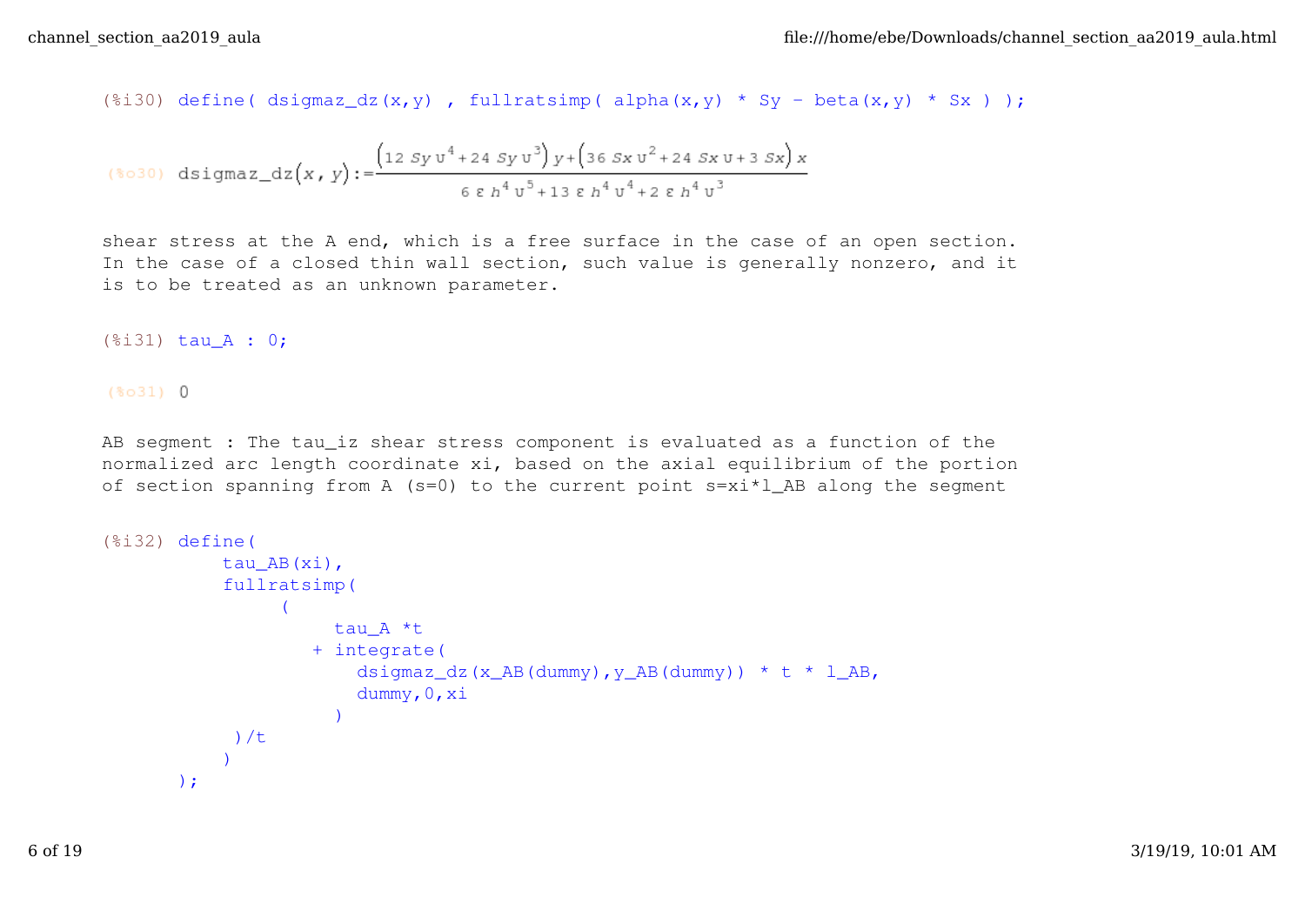$s = 1$  AB + xi\*l BC, ds = l BC \* dxi

$$
(\text{8032}) \ \ \text{tau} \ \ \text{and} \ \ \text{AB}(\xi) := -\frac{\left(36 \, Sx \, \text{u}^2 + 24 \, Sx \, \text{u} + 3 \, Sx\right) \xi^2 + \left(-12 \, Sy \, \text{u}^3 + \left(-24 \, Sy - 36 \, Sx\right) \text{u}^2 - 42 \, Sx \, \text{u} - 6 \, Sx\right) \xi}{12 \, \epsilon \, h^2 \, \text{u}^3 + 26 \, \epsilon \, h^2 \, \text{u}^2 + 4 \, \epsilon \, h^2 \, \text{u}}
$$

BC segment: the shear stress component is evaluated as for segment AB; at the B segment end, the shear stress transmitted from the previous segment is applied.

The same normalized arc length coordinate is considered, whereas the absolute arclength coordinate (if needed) may be defined as

```
(%i33) define(
                         tau_BC(xi),
                         fullratsimp(
                \overline{\mathcal{L}}tau AB(1) *t
                                          + integrate(
                                                 dsigmaz_dz(x_BC(dummy), y_BC(dummy)) * t * l_BC,
                                                  dummy,0,xi
                 )
                    )/t
                \overline{\phantom{a}});
  (\so33) tau_BC(\sist):=-
\left(12\;Sy\,{\mathtt{u}}^{2}+24\;Sy\,{\mathtt{u}}\right)\,\xi^{2}+\left(-12\;Sy\,{\mathtt{u}}^{2}+\left(36\;Sx-24\;Sy\right){\mathtt{u}}+6\;Sx\right)\,\xi\\ -12\;Sy\,{\mathtt{u}}^{3}-24\;Sy\,{\mathtt{u}}^{2}-18\;Sx\,{\mathtt{u}}-3\;Sx\,{\mathtt{u}}^{2}-24\;Sx\,{\mathtt{u}}^{3}-24\;Sx\,{\mathtt{u}}^{3}-24\;Sx\,{\mathtt{u}}^{3}-24\12 ε h^2 v^3 + 26 ε h^2 v^2 + 4 ε h^2 v
```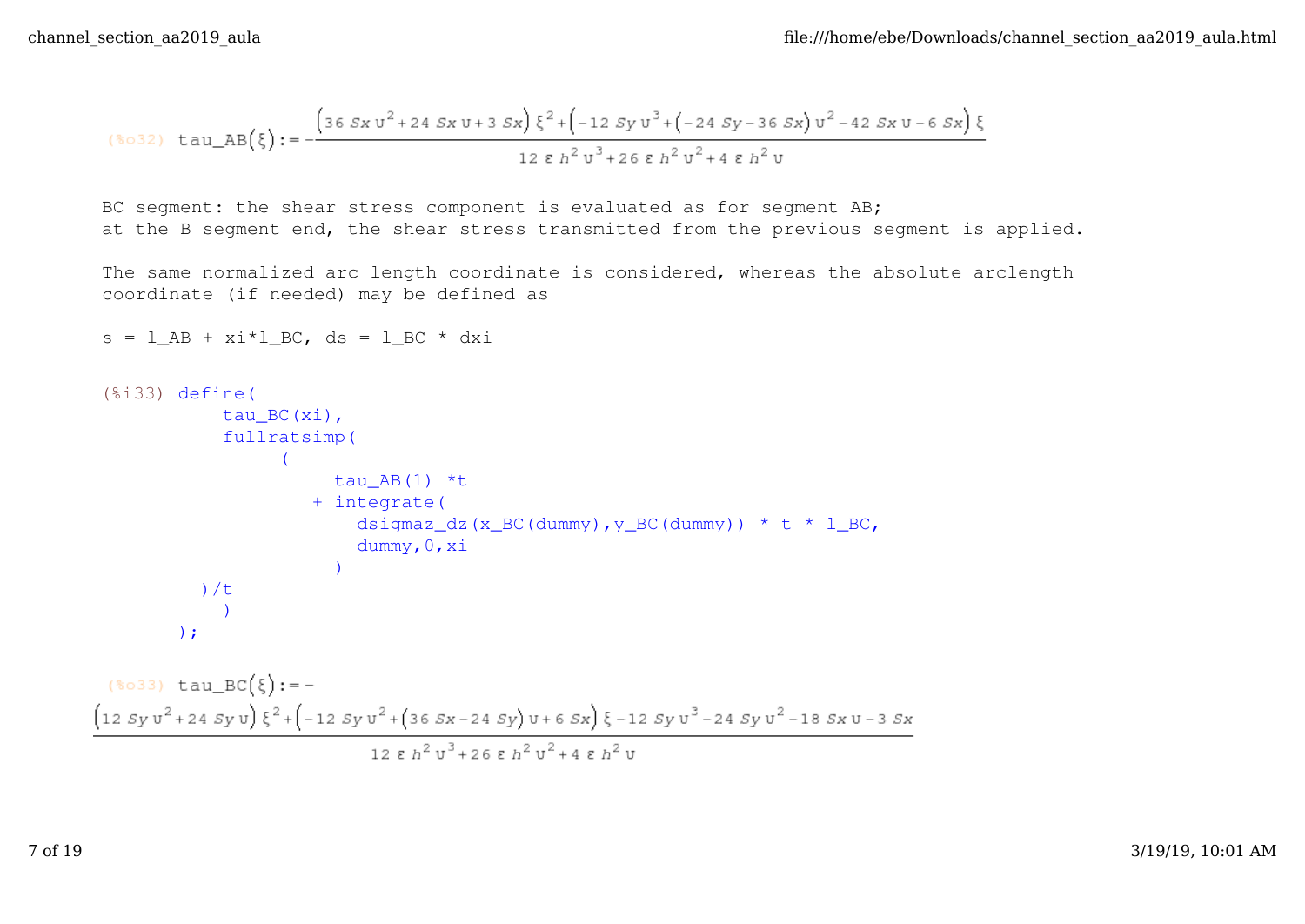```
BC segment: the shear stress component is evaluated as for segments AB and CD.
here,
s = 1 AB + 1 BC + xi * 1 CD, ds = 1 CD * dx i(%i34) define(
                 tau CD(xi),
                  fullratsimp(
            \overline{\mathcal{L}}tau BC(1) *t
                               + integrate(
                                dsigmaz_dz(x_CD(dummy), y_CD(dummy)) * t * l_CD,
                                      dummy,0,xi
             )
                            )/t
            \overline{\phantom{a}});
 (*\circ34) tau_CD(\xi):=\left(3\,6\,Sx\,{\rm u}^2+2\,4\,Sx\,{\rm u}+3\,Sx\right)\,\xi^{\,2}+\left(-1\,2\,Sy\,{\rm u}^{\,3}+\left(-2\,4\,Sy-3\,6\,Sx\right)\,{\rm u}^{\,2}-6\,Sx\,{\rm u}\right)\,\xi+1\,2\,Sy\,{\rm u}^{\,3}+2\,4\,Sy\,{\rm u}^{\,2}-1\,8\,Sx\,{\rm u}-3\,Sx\,{\rm u}^{\,3}128h^2 \text{U}^3 + 26 8 h^2 \text{U}^2 + 4 8 h^2 \text{U}
```

```
check : is tau_iz equal to zero at the D end??
```

```
(%i35) tau_D : fullratsimp(tau_CD(1));
```
 $(*035) 0$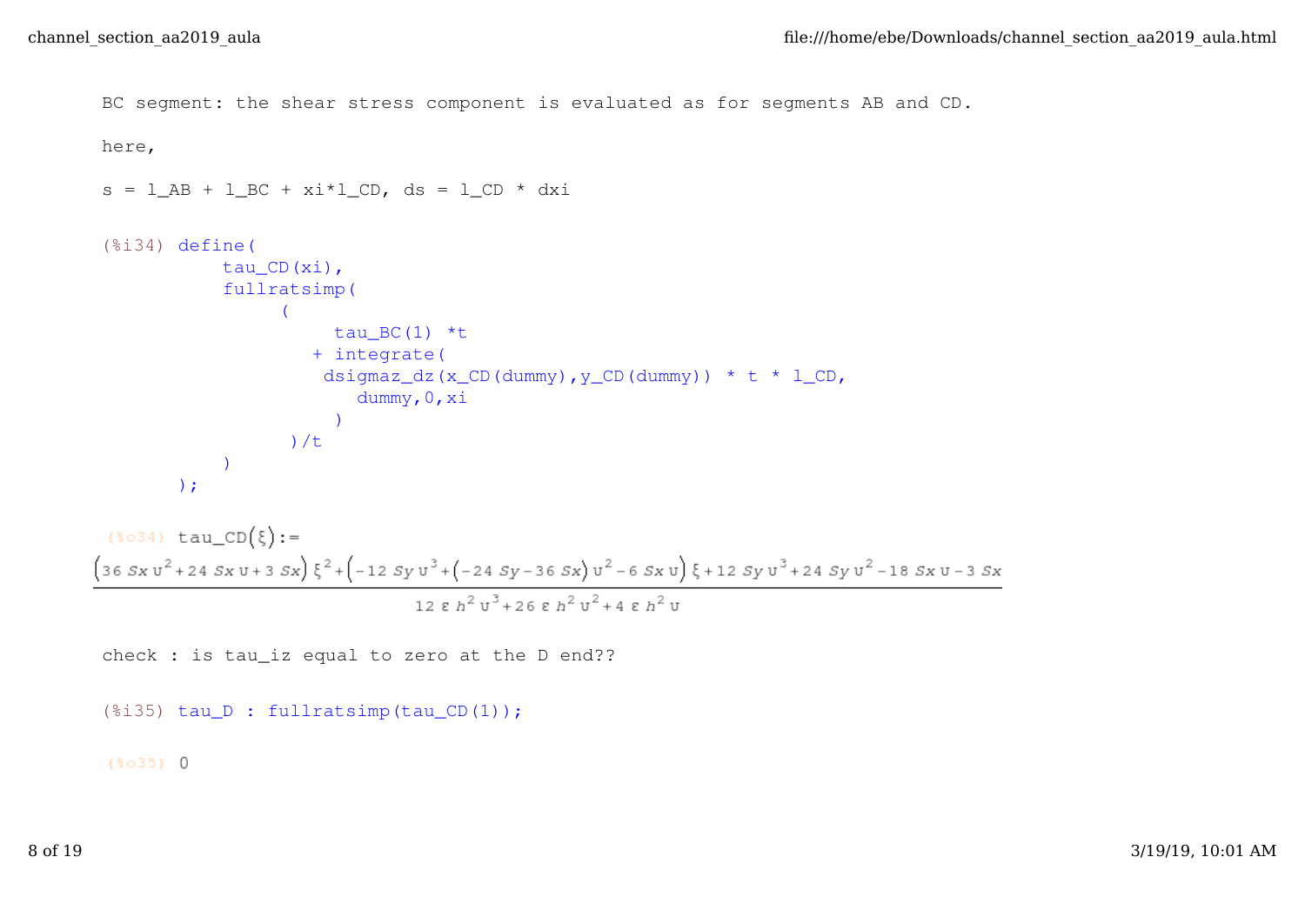wow. ok.

further check : let's plot the tau\_zs variation along the cross section segments. sample dimensions are required for extracting numerical results to be plotted.

```
(%i36) dim : [h=80,upsilon=40/80,epsilon=6/80];
```

```
($036) [h = 80, v = \frac{1}{2}, \varepsilon = \frac{3}{40}]
```
Shear resultants Sx, Sy are applied for plotting purposes s.t. the nominal shear stress, avaluated as the load divided by the area, is unitary.

```
(%i37) wxplot2d(
              ev(
        \mathbb{R}^n and \mathbb{R}^n tau_AB(xi),
                        tau_BC(xi),
                        tau_CD(xi)
                   ],dim, Sy=area*1, Sx=0, infeval
              ),
             [xi, 0, 1],
              [legend,"AB","BC","CD"]
              );
```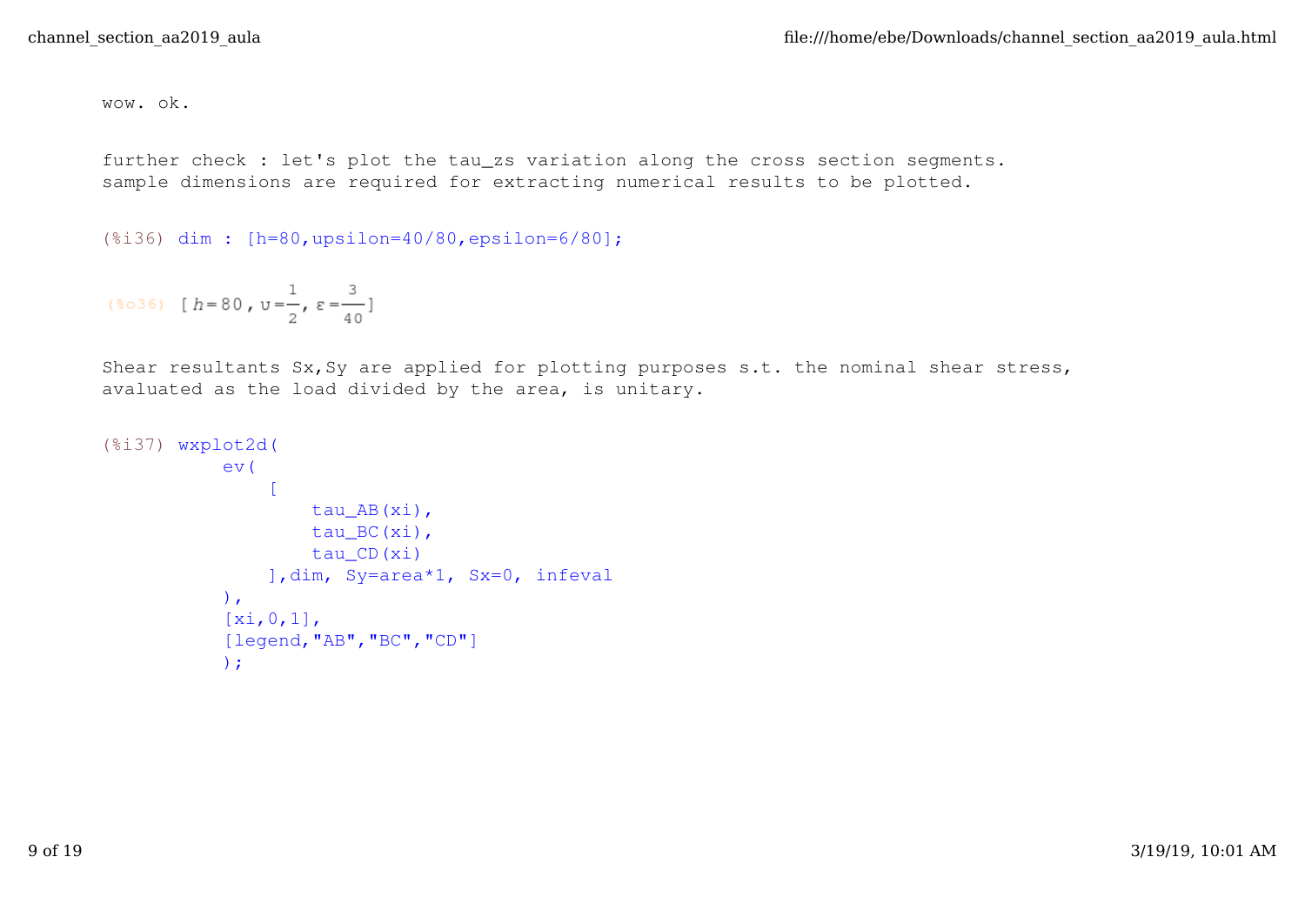

```
(*037)
```

```
(%i38) wxplot2d(
            ev(
                [tau_AB(xi),tau_BC(xi),tau_CD(xi)],
                dim, Sy=0, Sx=area*1 ,infeval
            ),
            [xi,0,1],
            [legend,"AB","BC","CD"]
            );
```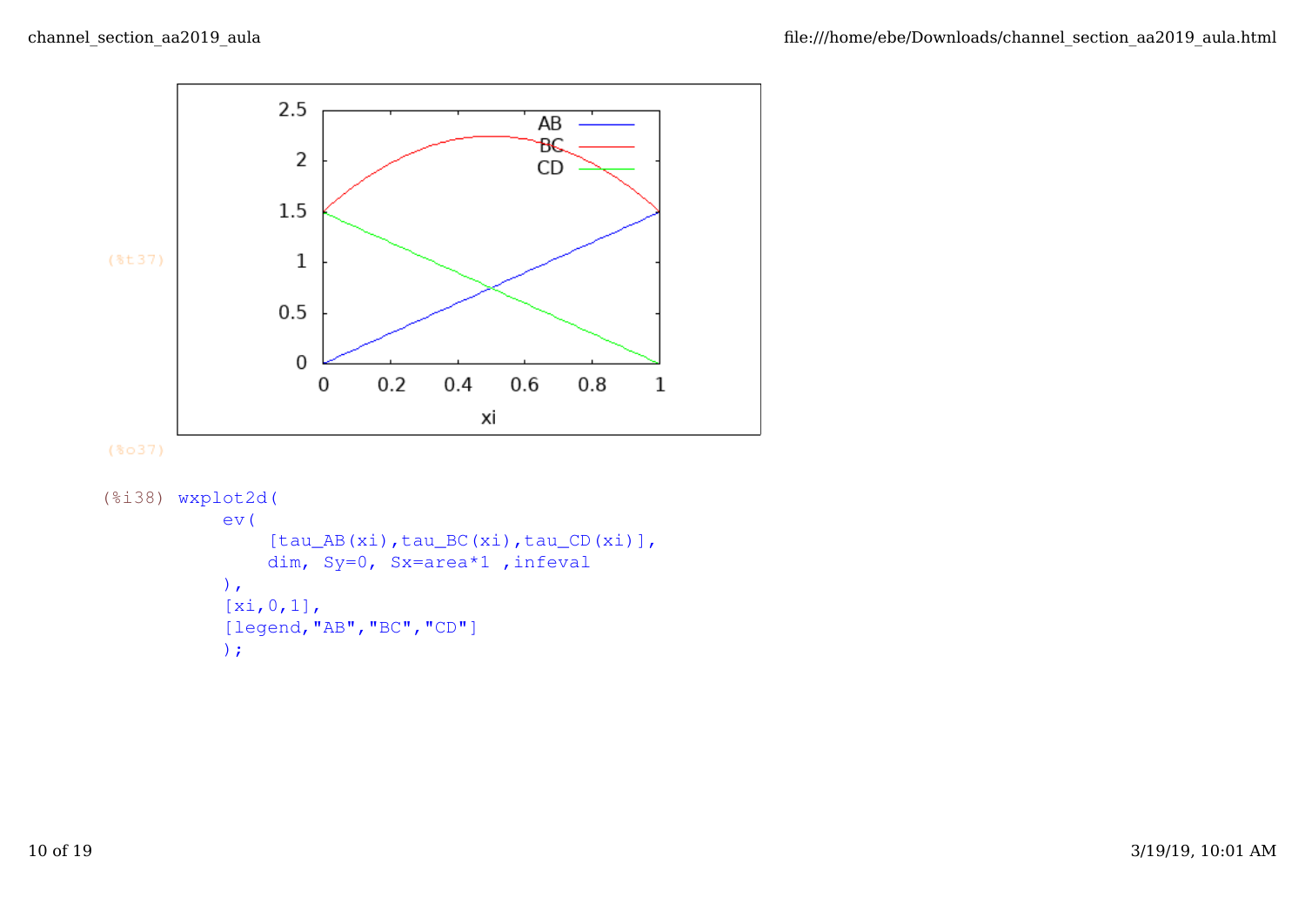



I evaluate the peak value for the actual shear stress vs. nominal stress ratio along the AB segment, and along the section.

```
(%i39) tmp : ev(
                     tau_AB(xi),
                     dim, Sy=0, Sx=area*1 ,infeval
                 )$
       linsolve(
            diff(
                 tmp,
                 xi
           ) = 0,
```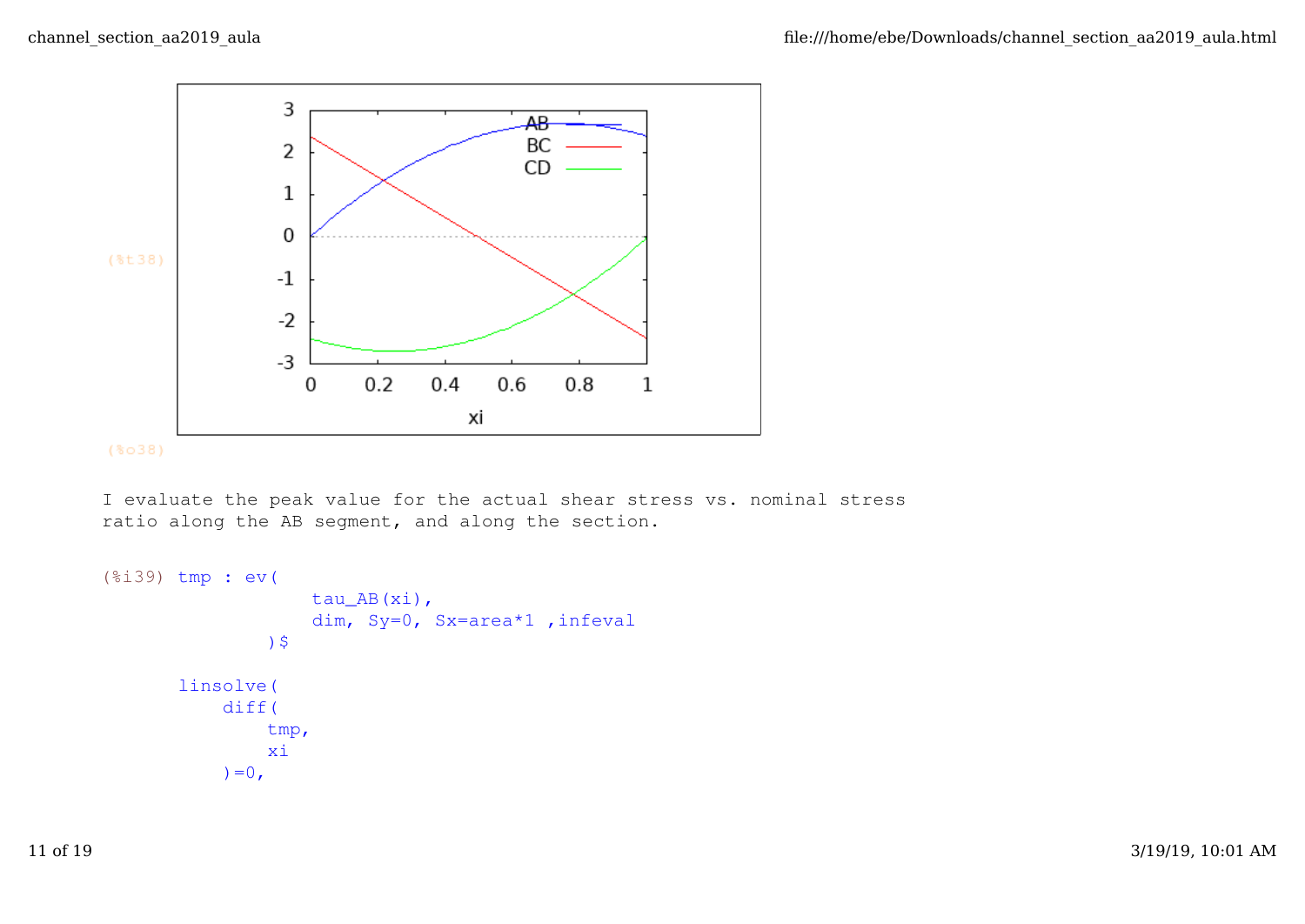```
 xi
       )$
       ev(tmp , % , numer);
(*041) 2.7
in order to evaluate resultants, a unit vector is to be defined for each
segment that orients the tau_iz actions along the plane.
vx = - diff (x, s) = -diff (x, xi) / l;vy = - diff (y, s) = -diff (y, xi) / l;those vectors are a function of xi (and should be defined accordingly)
in the case of curved segments.
the negative sign is due to the opposite "inward" and "growing s" directions;
tau_zi are oriented inward, whereas the
\left[\right] diff ( x, s), diff ( y, s) ]
vector is oriented towards growing s
(\text{Si42}) vx AB : - diff(x AB(xi),xi)/l AB;
      vy\_AB : - diff(y\_AB(xi),xi)/l_AB;
      vx_BC : - diff(x_BC(xi),xi)/l_BC;
      vy\_BC : - diff(y\_BC(xi), xi)/1\_BC;
       vx\_CD : - diff(xCD(xi),xi)/1CD;vy CD : - diff(y_CD(xi),xi)/l_CD;
```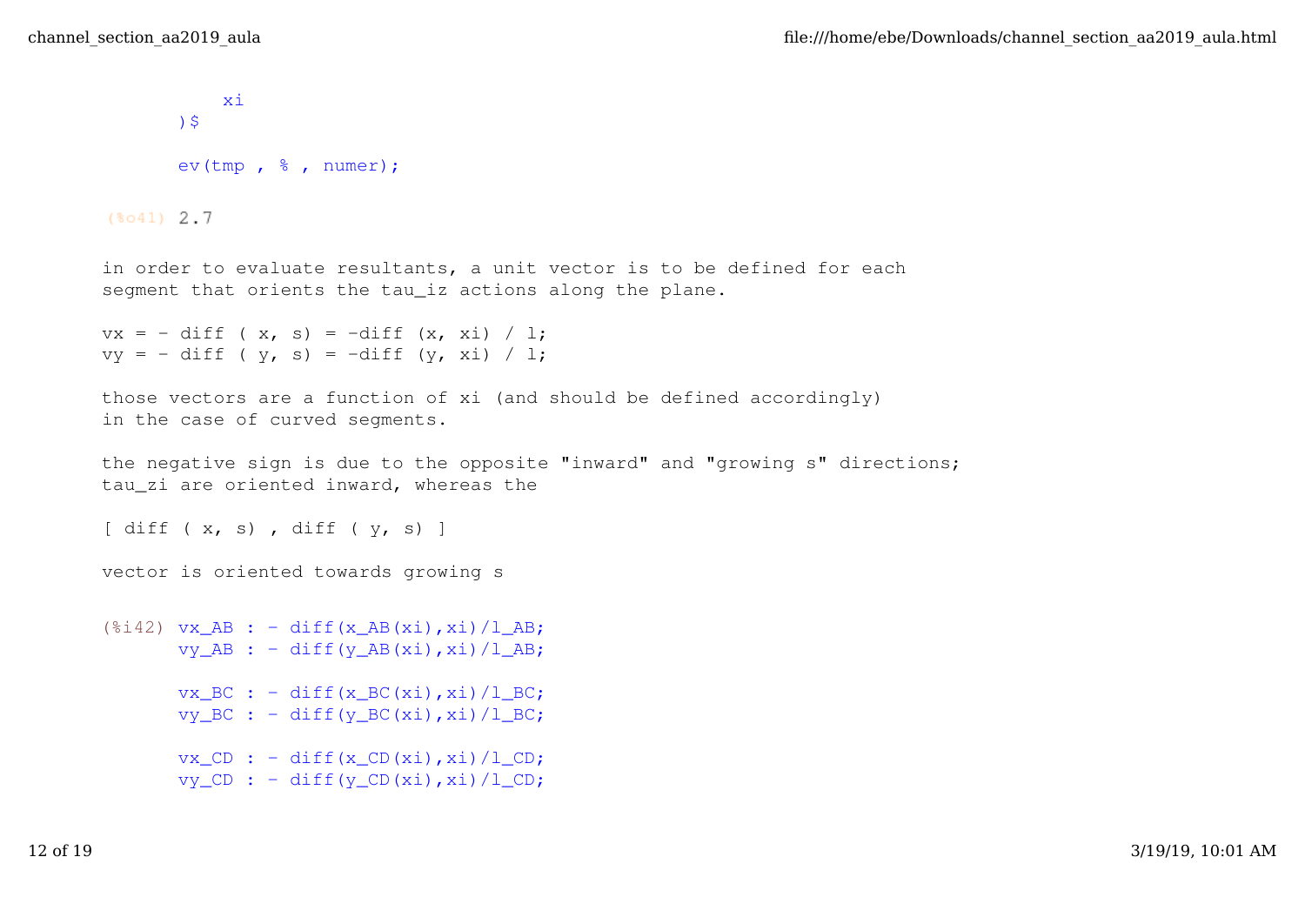```
(*042) 1
```
 $(*043)$  0

- $(8044)$  0
- $(8045)$  1
- $(*046) -1$
- $(*047)$  0

x component of the resultant force of the tau\_iz stress distribution.

```
(%i48) Fx : integrate(
                vx_AB * tau_AB(xi) * t * l_AB
              + vx BC * tau BC(xi) * t * l BC
              + vx_CD * tau_CD(xi) * t * l_CD,
               xi,0,1
           );
```
 $(8048)$   $S_X$ 

y component of the resultant force of the tau\_iz stress distribution.

```
(%i49) Fy : integrate(
                 vy_AB * tau_AB(xi) * t * l_AB
               + vy_BC * tau_BC(xi) * t * 1_BC
                + vy_CD * tau_CD(xi) * t * l_CD,
                xi,0,1
            )$
      Fy : fullratsimp(Fy);
```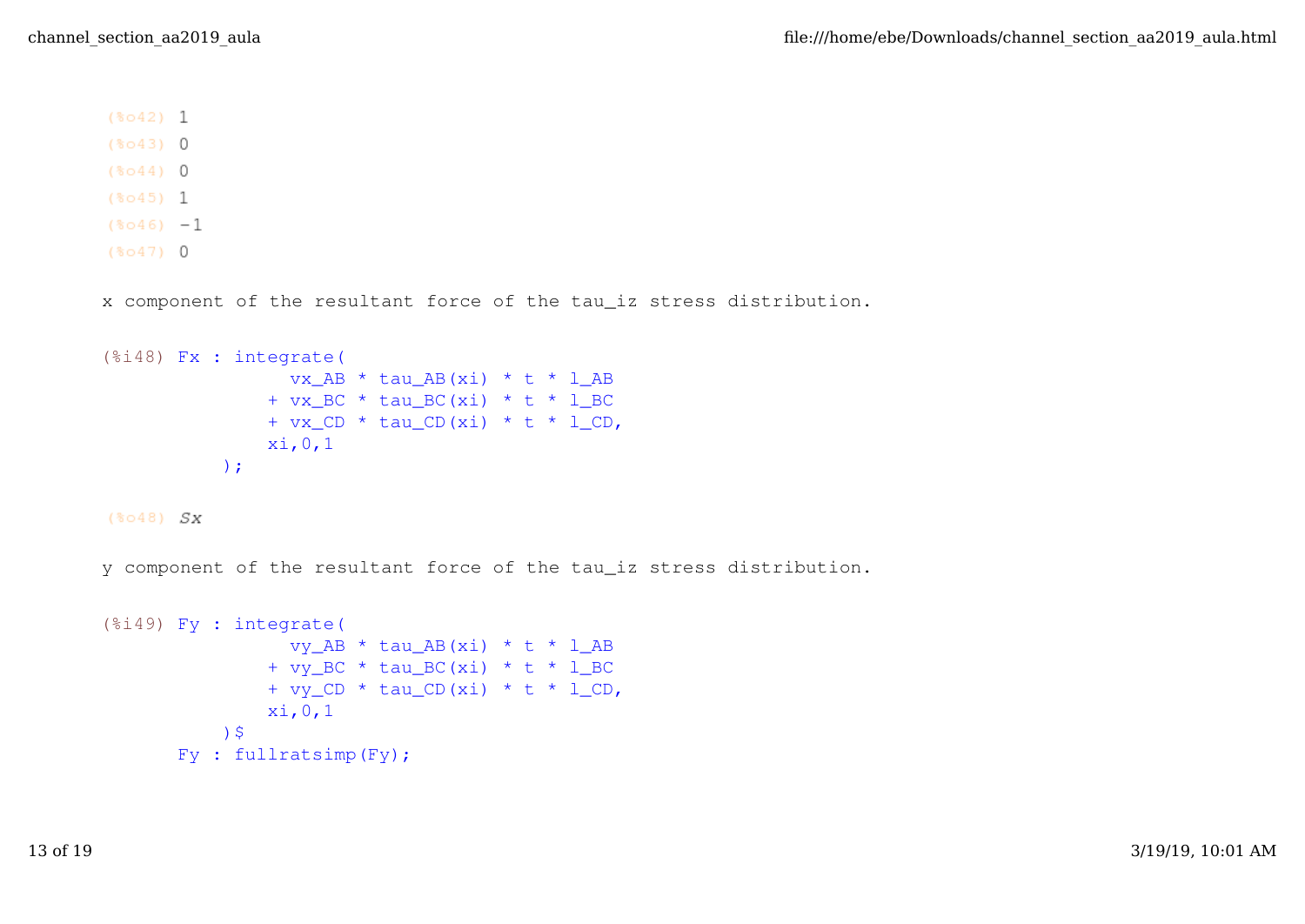$(*050)$  Sy

```
axial z component of the resultant moment of the tau_iz stress
distribution.
```

```
(%i51) MGz : integrate(
                (vx AB * (-y AB(xi)) + vy AB * (+x AB(xi))) * tau AB(xi) * t * l AB
               + (vx\_BC * (-y\_BC(xi)) + vy\_BC * (+x\_BC(xi))) * tau\_BC(xi) * t * 1\_BC+ (vx CD * (-y CD(xi)) + vy CD * (+x CD(xi))) * tau CD(xi) * t * l CD,
                xi,0,1
            )$
      MGz : fullratsimp(MGz);
```

```
(%052) -\frac{12 \, Sy \, h \, \mathrm{u}^3 + 4 \, Sy \, h \, \mathrm{u}^2}{12 \, \mathrm{u}^2 + 8 \, \mathrm{u} + 1}
```
The evaluation follows of the shear center coordinates (e, f), based on an equal resultant moment condition with respect to the CoG.

```
(\frac{1}{2}53) eq : MGz = Sx * (-f) + Sy * (+e);
```

$$
(*{\circ}53) \quad -\frac{12 \, Sy \, h \, v^3 + 4 \, Sy \, h \, v^2}{12 \, v^2 + 8 \, v + 1} = Sy \, e - Sx \, f
$$

 $(\text{$i54}$) eq-res : rhs(eq) - lhs(eq);$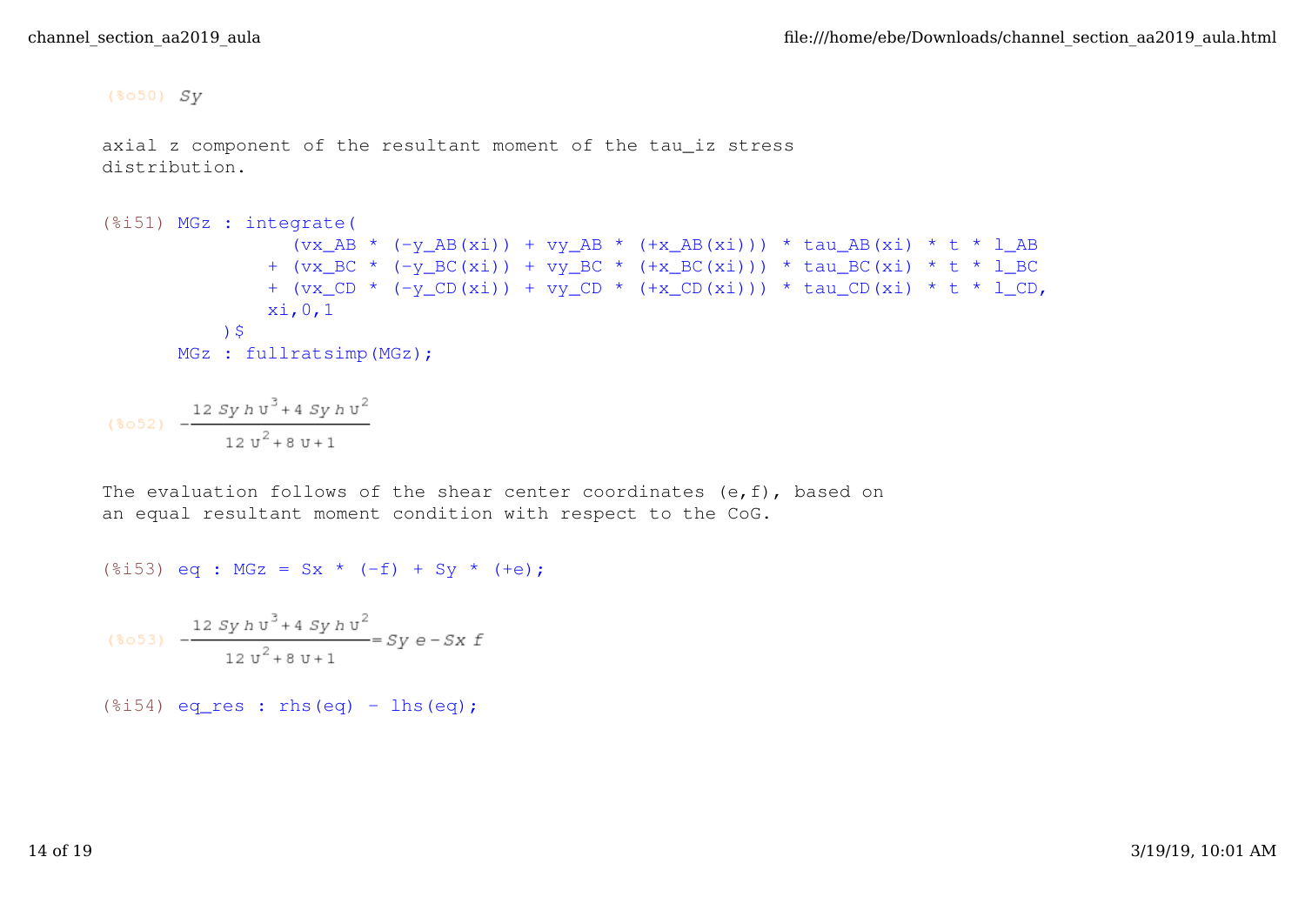$$
(\text{8o54}) \frac{12 \, Sy \, h \, v^3 + 4 \, Sy \, h \, v^2}{12 \, v^2 + 8 \, v + 1} - Sx \, f + Sy \, e
$$

such equation holds for null shear components,

```
we now impose that such null residual
condition is also constant for arbitrary varying Sx, Sy
```

```
(*i55) ev( eq res, Sx=0, Sy=0);
```
 $(*055) 0$ 

```
(%i56) linsolve(
        Control
              diff(eq\_res, Sx)=0,
             diff(eq res, Sy) = 0
           ]
       ,[e,f] ), globalsolve=true;
```
(\$056) [ $e: -\frac{12 h v^3 + 4 h v^2}{12 v^2 + 8 v + 1}$ ,  $f: 0$ ]

check based on comparison with known results from literature, e.g. https://theconstructor.org/structural-engg/analysis/shear-centre-with-examples/3677/

```
(%i57) fullratsimp(
                 ( - (XG + b^2 \cdot 2 \cdot h^2 \cdot t / 4 / Jxx) )- ( e )
```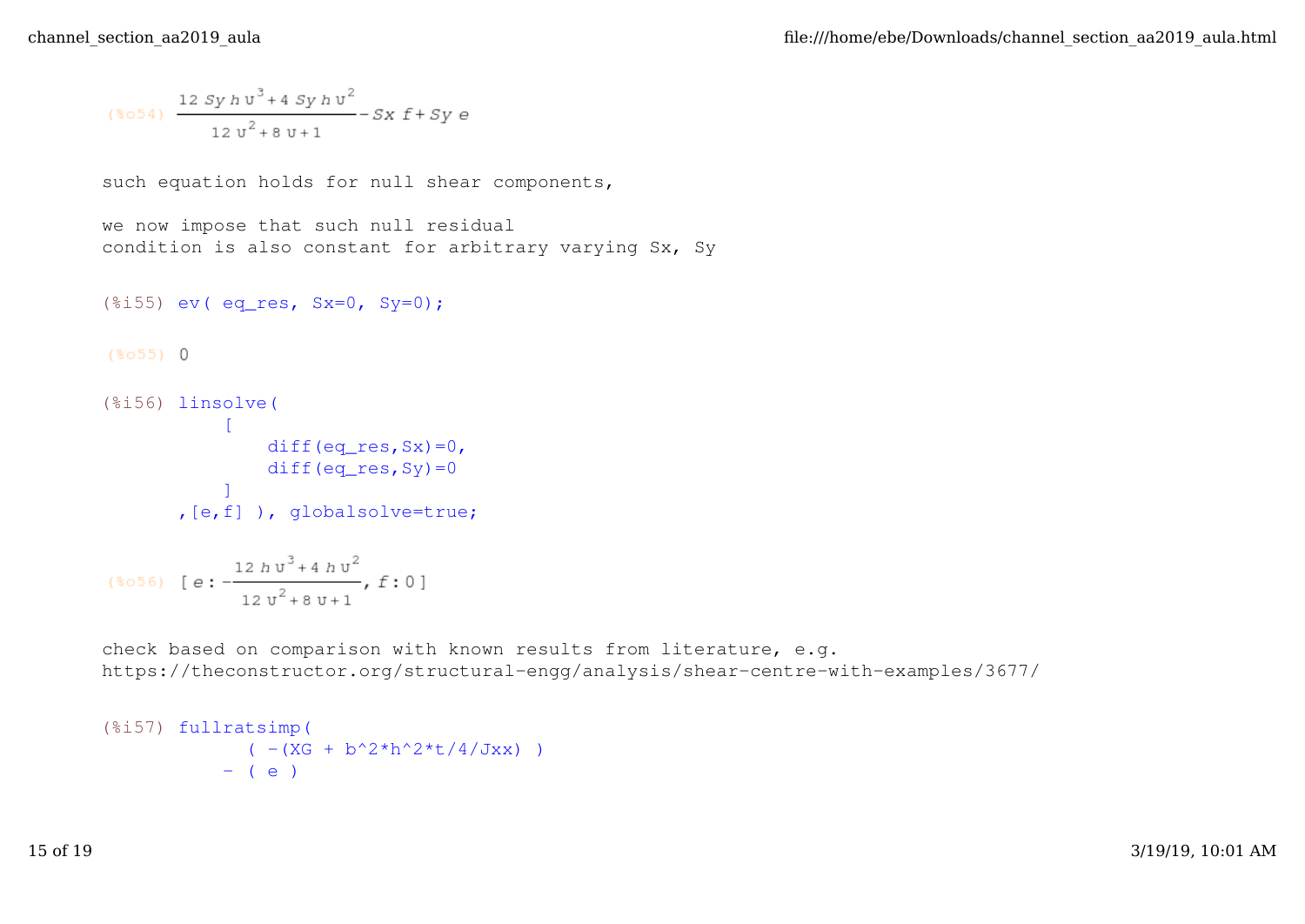);

 $(8057)$  0

ok

the shear contribution to the elastic strain energy per unit beam length is evaluated in the following

```
(%i58) dU_dz :
            integrate(
              tau AB(xi)^2/2/G * t* l AB
             + tau BC(xi)^2/2/G * t* 1 BC
             + tau CD(xi)^2/2/G * t * 1 CD,
             xi,0,1
            );
```

```
(3058) (480 Sy^2 v^7 + 2640 Sy^2 v^6 + (5040 Sy^2 + 432 Sx^2) v^5 + (3864 Sy^2 + 1656 Sx^2) v^4 +(1056 Sy^2 + 2244 Sx^2) v^3 + (96 Sy^2 + 1158 Sx^2) v^2 + 228 Sx^2 v + 15 Sx^2) / (1440 G \epsilon h^2 v^6 + 6240 G \epsilonh^2 u^5+7720 G \varepsilon h^2 u^4+2080 G \varepsilon h^2 u^3+160 G \varepsilon h^2 u^2)
```
a nominal counterpart is defined, that contains the three corrective chi factors

(%i59) dU dz\_nom : (chi\_x \* Sx^2 + chi\_v \* Sy^2 + chi\_xy \*Sx\*Sy)/2/G/area;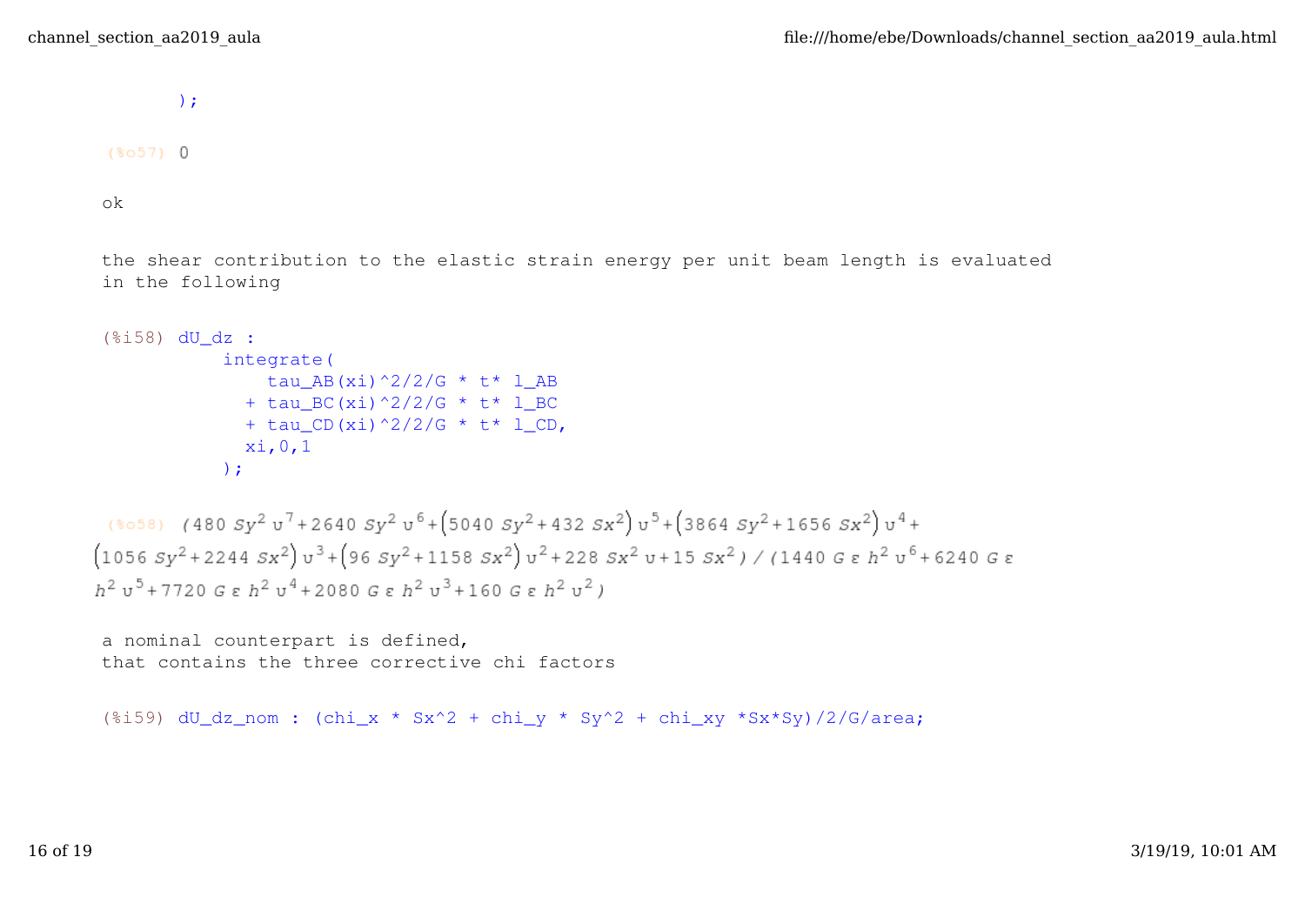$$
\stackrel{\text{\rm{(*)}}}{=} \frac{Sy^2 \, chi\_y + Sx \, Sy \, chi\_xy + Sx^2 \, chi\_x}{2 \, G \left(2 \, \epsilon \, h^2 \, \texttt{U} + \epsilon \, h^2\right)}
$$

 $(\text{\textdegree} i60)$  eq : dU dz = dU dz nom;

$$
\begin{aligned}\n &\text{(8060)} \quad \text{(480 Sy}^2 \, \text{u}^7 + 2640 \, \text{Sy}^2 \, \text{u}^6 + \left(5040 \, \text{Sy}^2 + 432 \, \text{Sx}^2\right) \text{u}^5 + \left(3864 \, \text{Sy}^2 + 1656 \, \text{Sx}^2\right) \text{u}^4 + \\
 &\text{(1056 Sy}^2 + 2244 \, \text{Sx}^2) \, \text{u}^3 + \left(96 \, \text{Sy}^2 + 1158 \, \text{Sx}^2\right) \text{u}^2 + 228 \, \text{Sx}^2 \, \text{u} + 15 \, \text{Sx}^2) \, \text{/} \, (1440 \, \text{G} \, \varepsilon \, h^2 \, \text{u}^5 + 6240 \, \text{G} \, \varepsilon \\
 &\text{h}^2 \, \text{u}^5 + 7720 \, \text{G} \, \varepsilon \, h^2 \, \text{u}^4 + 2080 \, \text{G} \, \varepsilon \, h^2 \, \text{u}^3 + 160 \, \text{G} \, \varepsilon \, h^2 \, \text{u}^2) = \frac{S \, \text{y}^2 \, \text{c} \, \text{h} \, \text{1}_y + S \, \text{x} \, \text{S} \, \text{y} \, \text{c} \, \text{h} \, \text{1}_x \, \text{y} + S \, \text{x}^2 \, \text{c} \, \text{h} \, \text{1}_x \, \text{y} + S \, \text{x}^2 \, \text{c} \, \text{h} \, \text{1}_x \\
 &\text{2} \, \text{G} \left(2 \, \varepsilon \, h^2 \, \text{u} + \varepsilon \, h^2\right)\n \end{aligned}
$$

```
(\text{$i$}161) eq_res : lhs(eq) - rhs(eq);
```

$$
\begin{array}{l}\n(8061) \quad (480 \, Sy^2 \, \text{u}^7 + 2640 \, Sy^2 \, \text{u}^6 + (5040 \, Sy^2 + 432 \, Sx^2) \, \text{u}^5 + (3864 \, Sy^2 + 1656 \, Sx^2) \, \text{u}^4 + \\
(1056 \, Sy^2 + 2244 \, Sx^2) \, \text{u}^3 + (96 \, Sy^2 + 1158 \, Sx^2) \, \text{u}^2 + 228 \, Sx^2 \, \text{u} + 15 \, Sx^2) \;/ \; (1440 \, G \, \varepsilon \, h^2 \, \text{u}^5 + 6240 \, G \, \varepsilon \\
h^2 \, \text{u}^5 + 7720 \, G \, \varepsilon \, h^2 \, \text{u}^4 + 2080 \, G \, \varepsilon \, h^2 \, \text{u}^3 + 160 \, G \, \varepsilon \, h^2 \, \text{u}^2) \, - \frac{Sy^2 \, ch \, \text{u} \, y + Sx \, Sy \, ch \, \text{u} \, xy + Sx^2 \, ch \, \text{u} \, xy + Sx^2 \, ch \, \text{u} \, xy + Sx^2 \, ch \, \text{u} \, xy + Sx^2 \, ch \, \text{u} \, xy + Sx^2 \, ch \, \text{u} \, xy + Sx^2 \, ch \, \text{u} \, xy + Sx^2 \, ch \, \text{u} \, xy + Sx^2 \, ch \, \text{u} \, xy + Sx^2 \, ch \, \text{u} \, xy + Sx^2 \, ch \, \text{u} \, xy + Sx^2 \, ch \, \text{u} \, xy + Sx^2 \, ch \, \text{u} \, xy + Sx^2 \, ch \, \text{u} \, xy + Sx^2 \, ch \, \text{u} \, xy + Sx^2 \, ch \, \text{u} \, xy + Sx^2 \, ch \, \text{u} \, xy + Sx^2 \, ch \, \text{u} \, xy + Sx^2 \, ch \, \text{u} \, xy + Sx^2 \, ch \, \text{u} \, xy + Sx^2 \, ch \, \text{u} \,
$$

since it is not allowed to differentiate any expression with respect to non-atomic terms as Sx^2,Sy^2,Sx\*Sy, a workaround is applied in the following consisting in a change of variable.

```
(%i62) eq_res : ratsubst( Sxq , Sx^2 , eq_res )$
      eq_res : ratsubst ( Syq , Sy^2 , eq_res ) $
      eq_res : ratsubst( SxSy , Sx*Sy , eq_res )$
```
(%i65) eq\_res;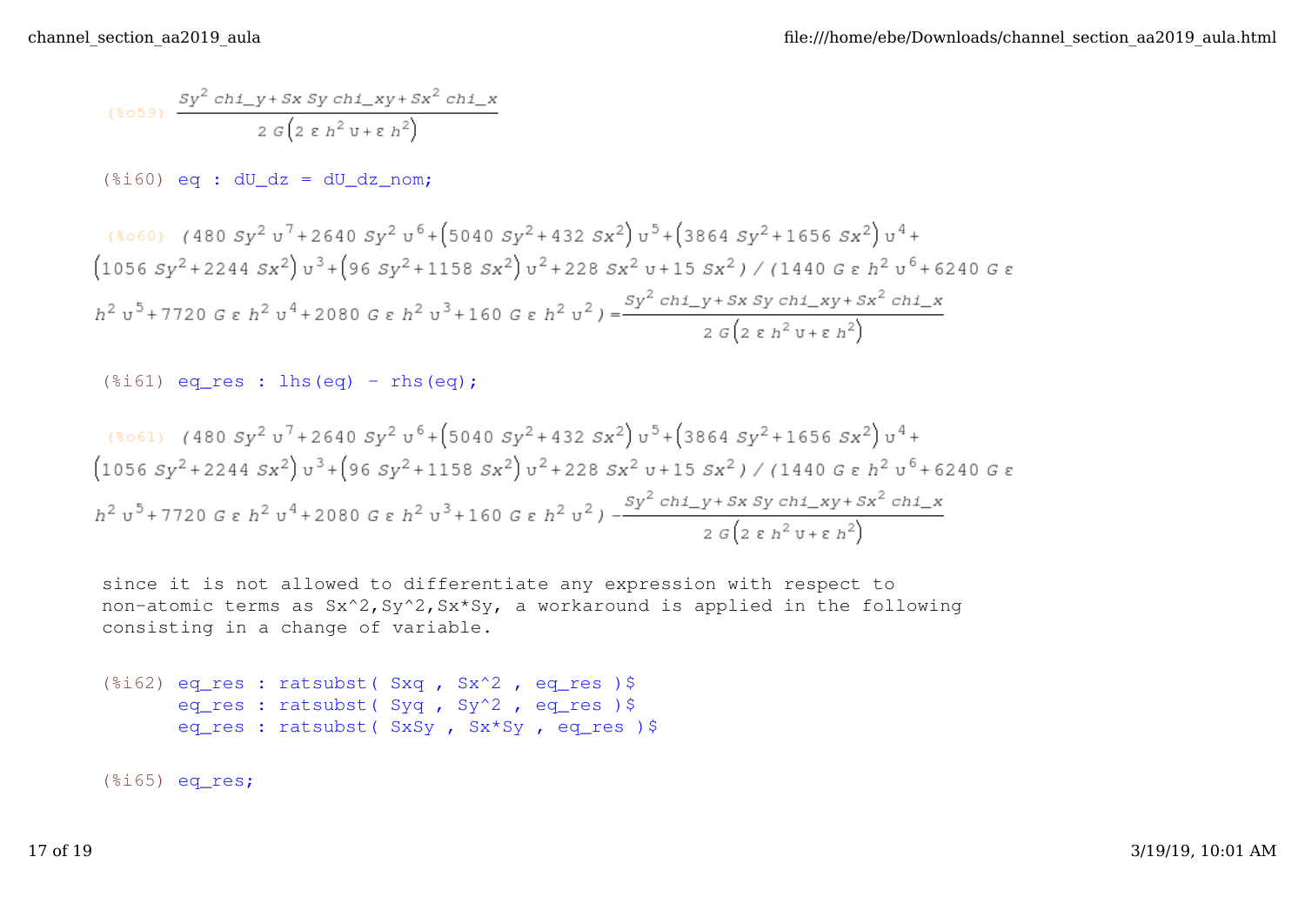```
(8065) (960 Svau<sup>8</sup>+5760 Svau<sup>7</sup>+
(-720 Syq chi y - 720 SxSy chi xy - 720 Sxq chi x + 12720 Syq + 864 Sxq) v<sup>6</sup> +(-3120 Syq chi_y - 3120 SxSy chi_xy - 3120 Sxq chi_x + 12768 Syq + 3744 Sxq)v<sup>5</sup> +(-3860 Syq chi_y - 3860 SxSy chi_xy - 3860 Sxq chi_x + 5976 Syq + 6144 Sxq)v<sup>4</sup> +(-1040 Syq chi_y - 1040 SxSy chi_xy - 1040 Sxq chi_x + 1248 Syq + 4560 Sxq)v<sup>3</sup> +(-80 Syq chi y-80 SxSy chi xy-80 Sxq chi x+96 Syq+1614 Sxq) v<sup>2</sup>+258 Sxq v+15 Sxq)/(
\overline{u^2}
```
check: no residual Sx, Sy terms within eq\_res

```
(\text{\textdegree} i66) diff( eq_res, Sx);
        diff( eq_res , Sy);
(8066) 0
(8067) 0
```
ok

final value for the three corrective shear strain energy coefficients

```
(%i68) linsolve(
       \Boxdiff(eq_res, Sxq) =0,
              diff(eq res, Syq) =0,
```